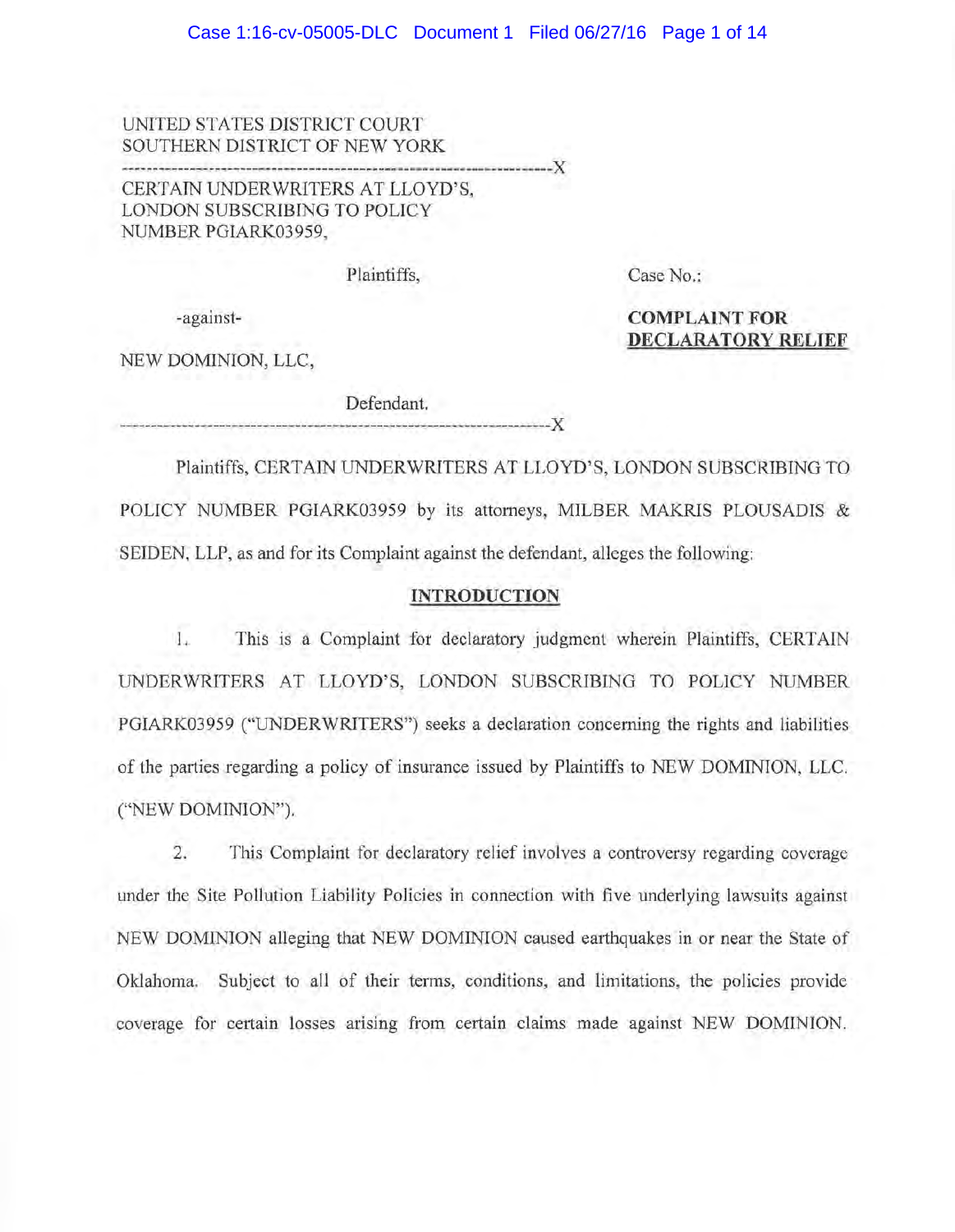#### Case 1:16-cv-05005-DLC Document 1 Filed 06/27/16 Page 2 of 14

However, for the reasons set forth below, the Policies, by their terms, preclude coverage concerning the five particular actions at issue.

3. An actual, ripe and justiciable controversy has arisen between the parties in regard to their respective rights and obligations under the terms of the policy.

4. In particular, Plaintiffs seek a determination and declaration that: (i) there is no coverage under the Site Pollution Liability Policies for the claims asserted in the Five Actions, hereinafter defined; (ii) Plaintiffs have no obligation to defend or reimburse any defense costs incurred by NEW DOMINION in defending the Five Actions, hereinafter defined; (iii) Plaintiffs have no duty to indemnify NEW DOMINION for any judgment entered in the Five Actions, hereinafter defined; (iv) Plaintiffs are entitled to reasonable and necessary attorneys' fees associated with the prosecution of this action; (v) Plaintiffs are entitled to all costs of court; and (vi) grant to the Plaintiffs such other and further relief as to the Court is just proper and equitable.

#### **THE PARTIES**

5. Plaintiffs, UNDERWRITERS, are the two "Names" for and on behalf of two different Lloyd's Syndicates, as follows:

- a. Ark Corporate Member Limited (Syndicate 4020) is incorporated under the laws of England and Wales, and its principal place of business is London, England; and
- b. Renaissance Re Corporate Capital Limited (Syndicate 1458) is incorporated under the laws of England and Wales, and its principal place of business is London, England; and

6. The Schedule of Participating Underwriters for the 2015-2016 Policy, hereinafter defined, includes Syndicate No. 4020 with the Pseudonym of ARK, Syndicate No. 1458 with the Pseudonym of RNR, and Syndicate No. 1084 with the Pseudonym of CSL.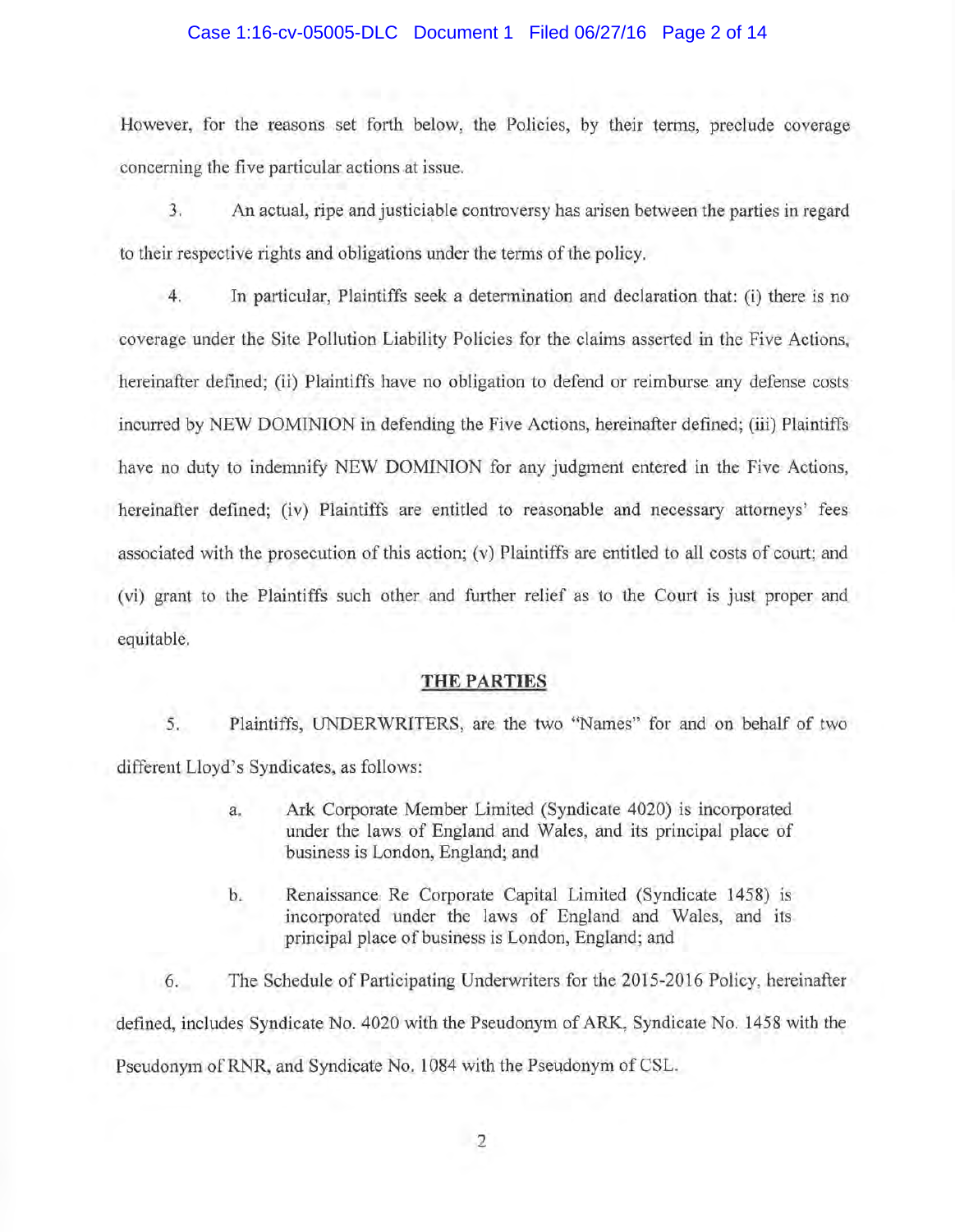#### Case 1:16-cv-05005-DLC Document 1 Filed 06/27/16 Page 3 of 14

7. Syndicate 1084's capital is solely provided by Chaucer Corporate Capital (No. 3) Limited, a UK company based in London. It is a subsidiary of The Hanover Insurance Group, headquartered in Massachusetts, USA.

8. NEW DOMINION is an Oklahoma limited liability company with its principal place of business in Tulsa County, Oklahoma.

#### **JURISDICTION, VENUE, AND STANDING**

9. The Plaintiffs bring this action for a declaratory judgment under both Federal Rule of Civil Procedure 57 and 28 U.S.C. §§ 2201-02 to determine questions of actual controversy between the parties as hereinafter more fully set forth.

10. This Court has subject matter jurisdiction over this dispute pursuant to 28 U.S.C. § 1332(a)(2) because complete diversity of citizenship exists between the Plaintiffs and the Defendant, and the amount in controversy exceeds \$75,000.00, exclusive of interest and costs.

11. Venue is proper in this district because the Policies contain a forum selection provision providing for the jurisdiction of the Courts in the State of New York and a choice of law provision providing for the application of the laws of the State of New York.

#### **THE POLICIES**

12. Plaintiffs issued "Site Pollution Liability - Claims Made Form" Policy No. PGIARK03959 (sometimes referred to herein as the "Site Pollution Policy") to first named insured NEW DOMINION. The Policy for policy year July 1, 2014 to July 1, 2015 is subnumbered as Policy No. PGIARK03959-00 (the "2014-2015 Policy"). A copy of the 2014-2015 Policy is annexed hereto as **Exhibit "1"** with premium information redacted.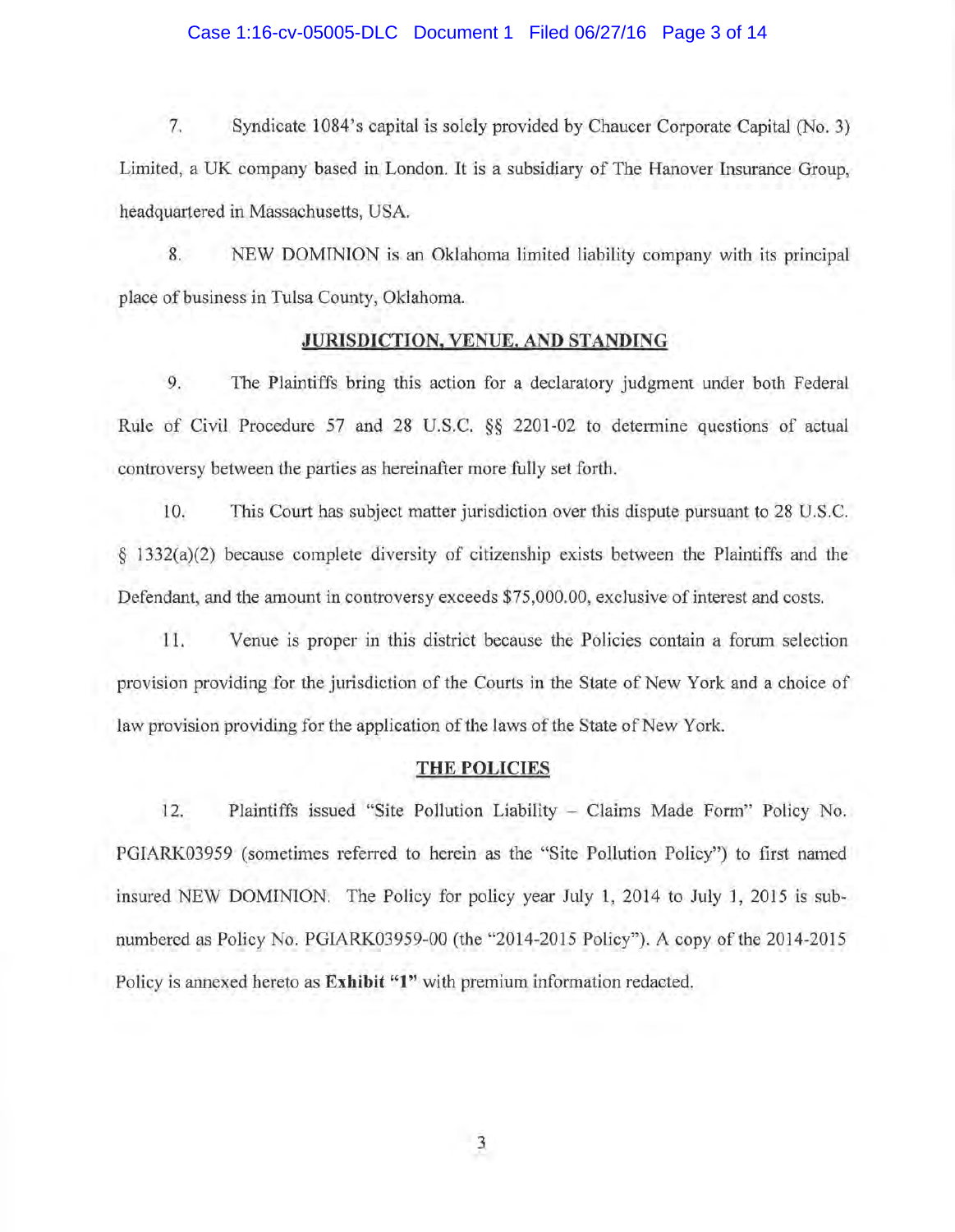13. The Schedule of Participating Underwriters for the 2014-2015 Policy includes

Syndicate No. 4020 with the Pseudonym of ARK and Syndicate No. 1458 with a Pseudonym of

RNR.

14. The 2014-2015 Policy provides in relevant part as follows:

#### **Site Pollution Liability Policy**

THIS POLICY APPLIES ONLY TO POLLUTION CONDITIONS DISCOVERED, OR CLAIMS FIRST MADE AND REPORTED, DURING THE POLICY PERIOD...

\*\*\*

I. INSURING AGREEMENTS

## Coverage B- Third Party Claims

1.) The Company will pay on behalf of the insured those sums that the Insured becomes legally obligated to pay as damages from claims for bodily injury or property damage that result from pollution conditions at, on, under or migrating from the Insured's site(s) to which this insurance applies. The Company will have the right and duty to defend the Insured against any suit seeking those damages. However, the Company will have no duty to defend the Insured against any suit seeking damages for bodily injury or property damage that result from pollution conditions at, on, under or migrating from the Insured's site(s) to which this insurance does not apply...

\*\*\*

## II. EXCLUSIONS

- A. Applicable to Coverages A, B, and C:
	- 1) This policy does not apply to punitive damages, exemplary damages, multiplied damages, fines or penalties. However, this insurance will allow punitive damages if allowable by law.

\*\*\*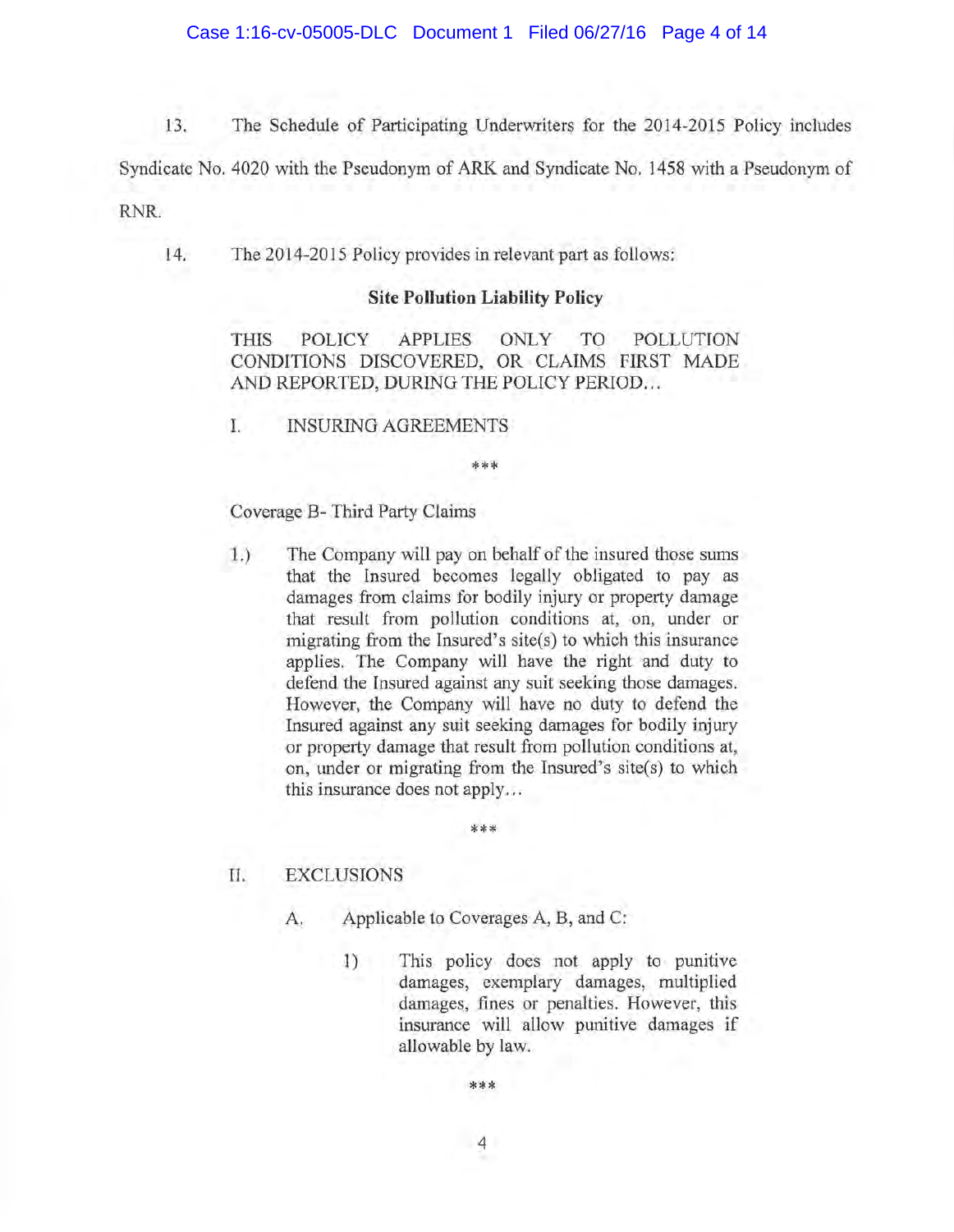# VII. DEFINITIONS

- 0. Pollutant(s) means any solid, liquid, gaseous or thermal irritant or contaminant, including smoke vapors, soot fumes, acids, alkalis or toxic chemicals, and includes waste.
- P. Pollution conditions mean the discharge, dispersal, seepage, migration, release or escape of pollutants.
- S. Site(s) means the specific location(s) designated on the Declarations Page or by endorsement onto this policy.

\*\*\*

## IX. CONDITIONS

- N. Choice of Law and Forum: In the event that the Insured and the Company dispute the validity of formation of this policy or the meaning, interpretation or operation of any term, condition, definition or provision of this policy resulting in litigation, arbitration or any other form of dispute resolution, the Insured and the Company agree that the laws of the State of New York shall apply and that all litigation, arbitration or other form of dispute resolution shall take place in the State of New York.
- 15. The Policy for policy year July 1, 2015 to July 1, 2016 is sub-numbered as Policy

No. PGIARK03959-0l (the "2015-2016 Policy"). A copy of the 2015-2016 Policy is annexed

hereto as **Exhibit** "2" with premium information redacted.

16. The 2015-2016 Policy provides, in relevant part as follows:

### **Site Pollution Liability Policy**

THIS POLICY APPLIES ONLY TO POLLUTION CONDITIONS DISCOVERED, OR CLAIMS FIRST MADE AND REPORTED, DURING THE POLICY PERIOD...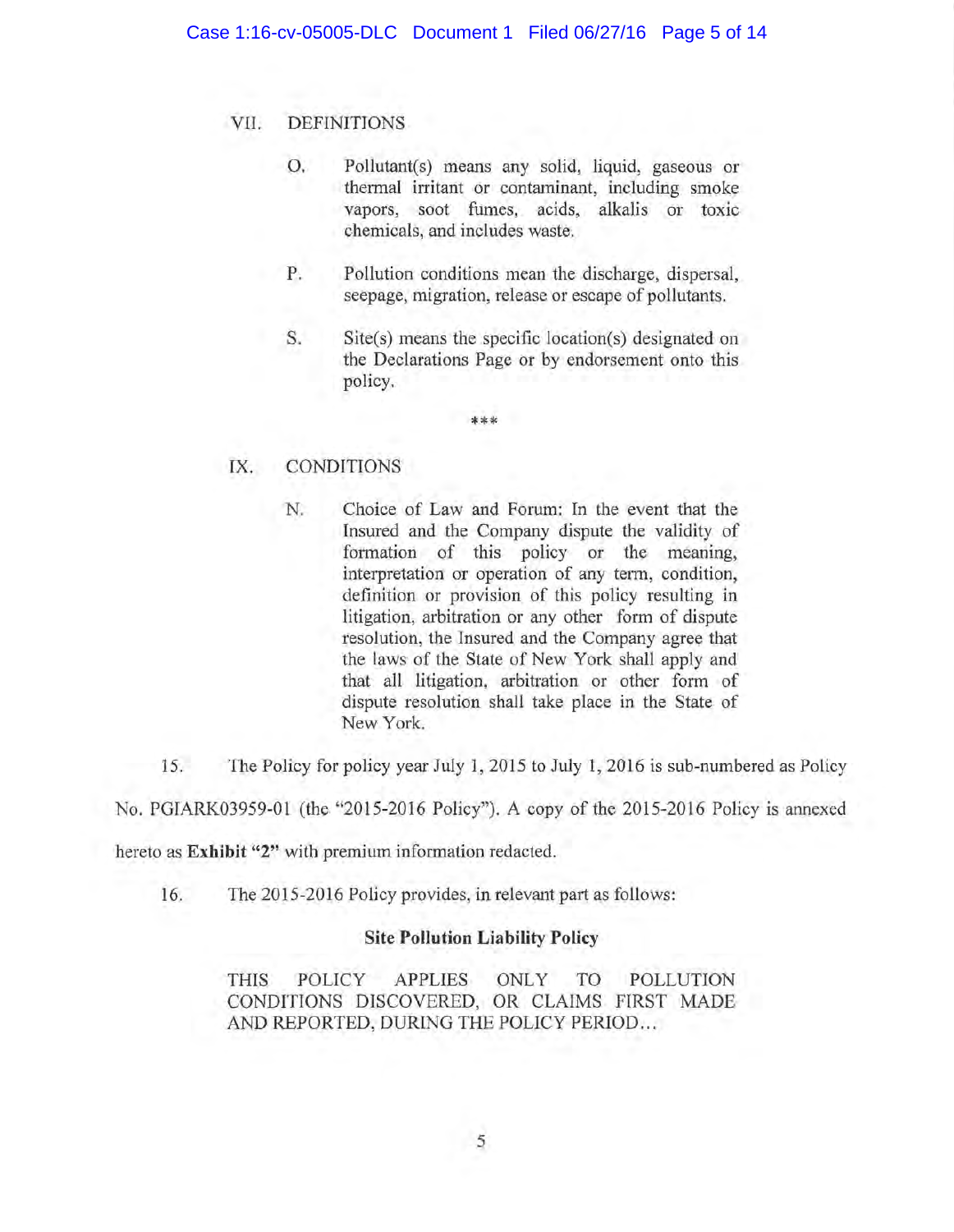## **I. INSURING AGREEMENTS**

#### \*\*\*

## **Coverage B- Third Party Claims**

1.) The Company will pay on behalf of the insured those sums that the Insured becomes legally obligated to pay as damages from **claims for bodily injury or property damage** that result from **pollution conditions** at, on, under or migrating from the Insured's site(s) to which this insurance applies. The Company will have the right and duty to defend the Insured against any **suit** seeking those damages. However, the Company will have no duty to defend the Insured against any **suit** seeking damages for **bodily injury or property damage** that result from **pollution conditions** at, on, under or migrating from the Insured's site(s) to which this insurance does not apply...

\*\*\*

### **II. EXCLUSIONS**

- **A. Applicable to Coverages A, B, and C:**
- 1) This policy does not apply to punitive damages, exemplary damages, multiplied damages, fines or penalties. However, this insurance will allow punitive damages if allowable by law.

\*\*\*

#### **VII. DEFINITIONS**

- 0. **Pollutant(s)** means any solid, liquid, gaseous or thermal irritant or contaminant, including smoke vapors, soot fumes, acids, alkalis or toxic chemicals, and includes waste.
- **P. Pollution conditions** mean the discharge, dispersal, seepage, migration, release or escape of pollutants.
- S. **Site(s)** means the specific location(s) designated on the Declarations Page or by endorsement onto this policy.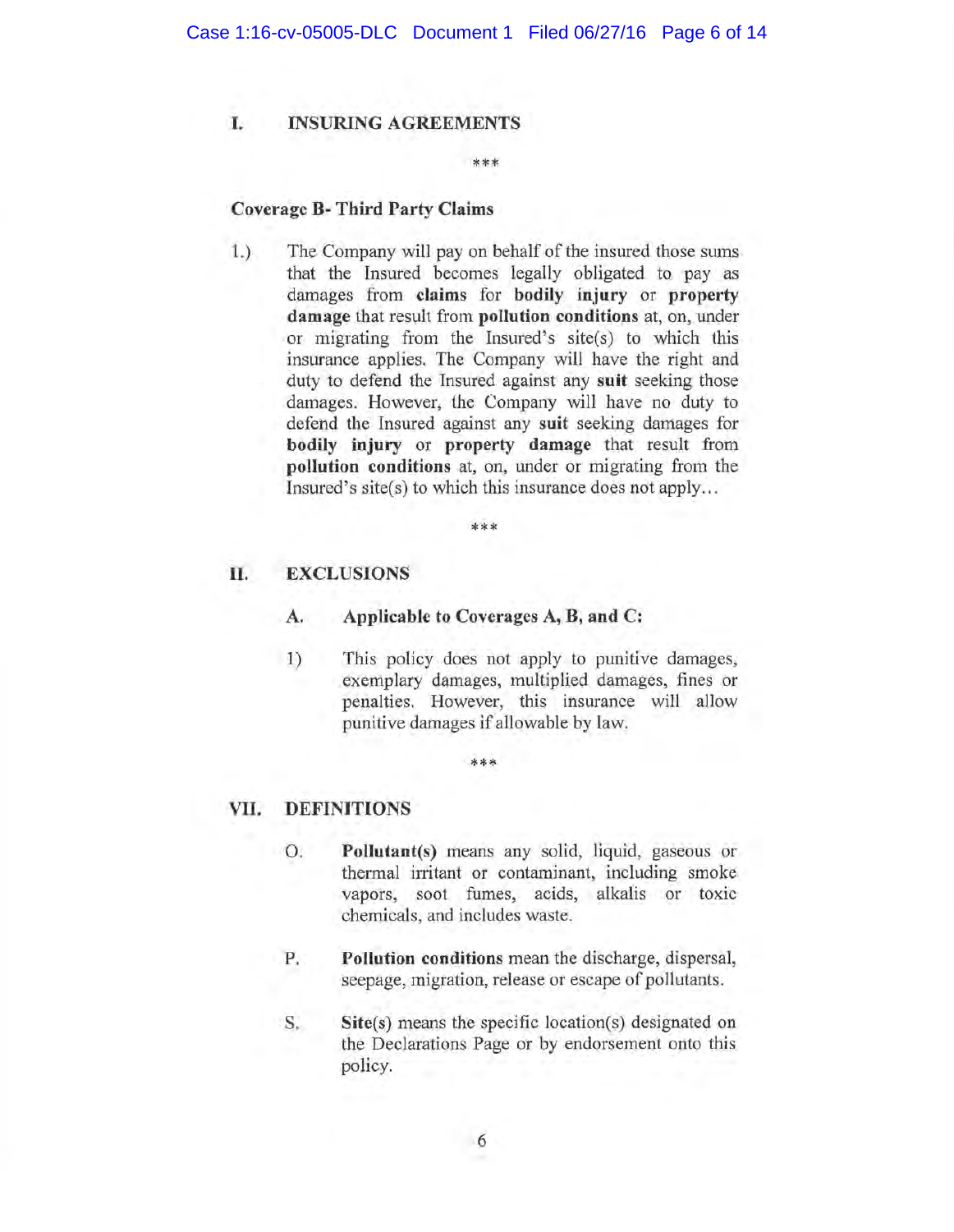\*\*\*

**IX. CONDITIONS** 

**N. Choice of Law and Forum:** In the event that the Insured and the Company dispute the validity of formation of this policy or the meaning, interpretation or operation of any term, condition, definition or provision of this policy resulting in litigation, arbitration or any other form of dispute resolution, the Insured and the Company agree that the laws of the State of New York shall apply and that all litigation, arbitration or other form of dispute resolution shall take place in the State of New York.

### **THE UNDERLYING ACTIONS**

17. NEW DOMINION operates as an oil and gas exploration and development company which engages in hydraulic fracturing and injection well operations.

18. Hydraulic fracturing and injection well operations are alleged to be inducing earthquakes in various parts of the State of Oklahoma.

19. Lisa Griggs and April Marler, on behalf of themselves and all other similarly situated, filed suit in January 2016 against NEW DOMINION and others in the District Court of Logan County, Oklahoma, State of Oklahoma ("Griggs Action"). A copy of the Petition in the Griggs Action is attached hereto as **Ex. 3.** 

20. G. Terry Felts, Deborah Felts and others filed suit in January 2016 against NEW DOMINION and others in the District Court of Oklahoma County, Oklahoma, State of Oklahoma ("Felts Action"). A copy of the Petition in the Felts Action is attached hereto as Ex. **4.** 

21. Stormy Hopson, Lisa West and others filed suit in February 2016 against NEW DOMINION and others in the District Court of Pottawatomie County, Oklahoma, State of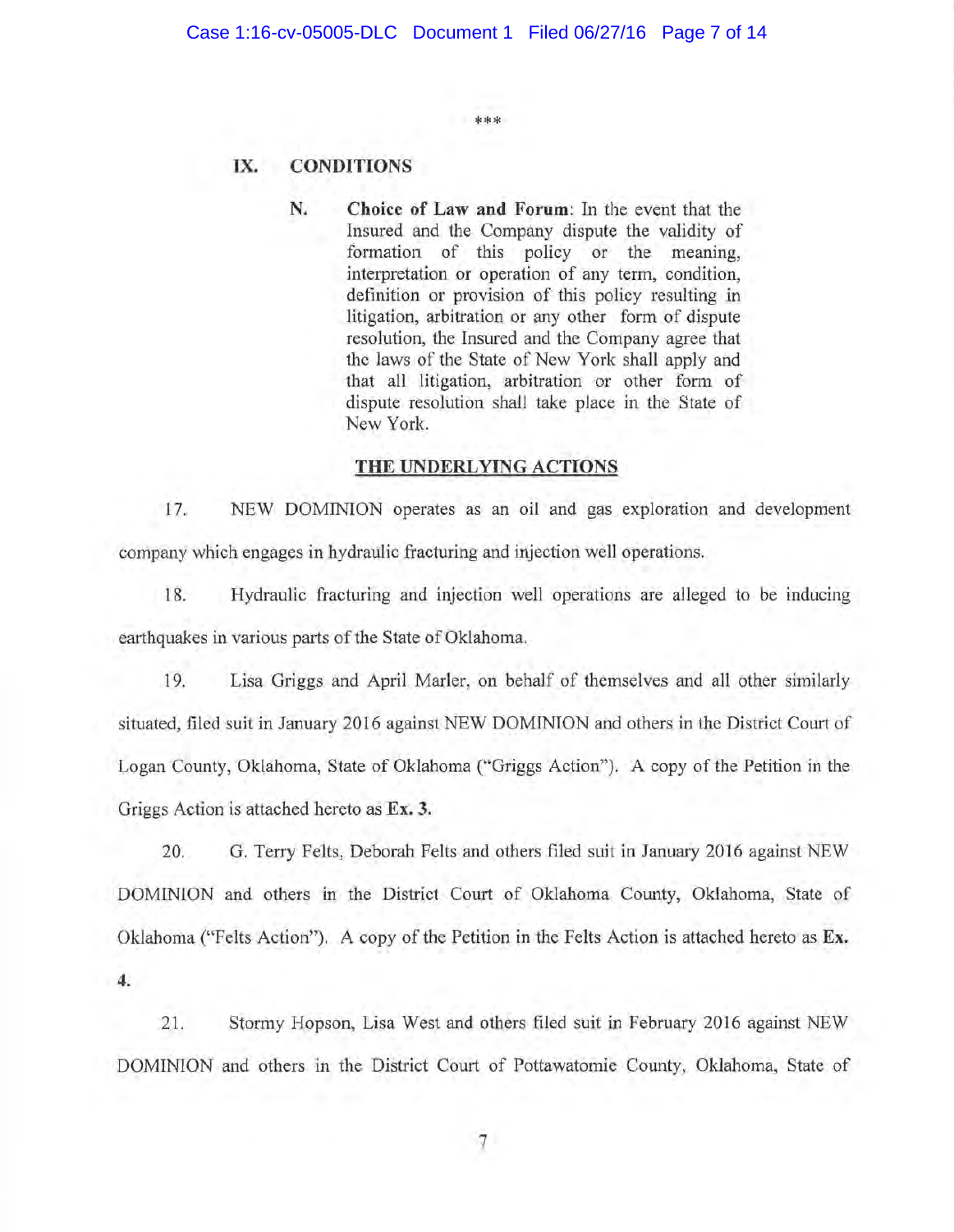#### Case 1:16-cv-05005-DLC Document 1 Filed 06/27/16 Page 8 of 14

Oklahoma ("Hopson Action"). A copy of the Petition in the Hopson Action is attached hereto as **Ex. 5.** 

22. Brenda Lene and Jon Darryn Lene filed suit in February 2016 against NEW DOMINION and others in the District Court of Logan County, Oklahoma, State of Oklahoma ("Lene Action"). A copy of the Petition in the Lene Action is attached hereto as **Ex. 6.** 

23. Sierra Club filed suit in February 2016 against NEW DOMINION and others in the United States District Court for the Western District of Oklahoma ("Sierra Club Action"). In April 2016 a First Amended Complaint was filed. A copy of the First Amended Complaint for Declaratory and Injunctive Relief in the Sierra Club Action is attached hereto as **Ex. 7.** 

24. The Plaintiffs in the above-referenced five actions will be collectively referred to herein as "Underlying Plaintiffs" and the actions referred to collectively as the "Five Actions."

25. The Underlying Plaintiffs allege in each of the Five Actions that Defendant's injection of waste water from its operations into disposal wells causes earthquakes, which in turn caused Underlying Plaintiffs various harms, which are more particularly described in the Petitions/Complaints associated with each Action.

26. Plaintiffs, by correspondence to Defendant's General Counsel, have denied a coverage obligation with respect to each of the Five Actions. A copy of the five letters denying coverage are attached hereto as **Ex. 8.** 

27. Plaintiffs are entitled to a declaratory judgment against the Defendant because, for the reasons set forth below, the Site Pollution Liability Policies do not provide coverage for the allegations contained in the Five Actions.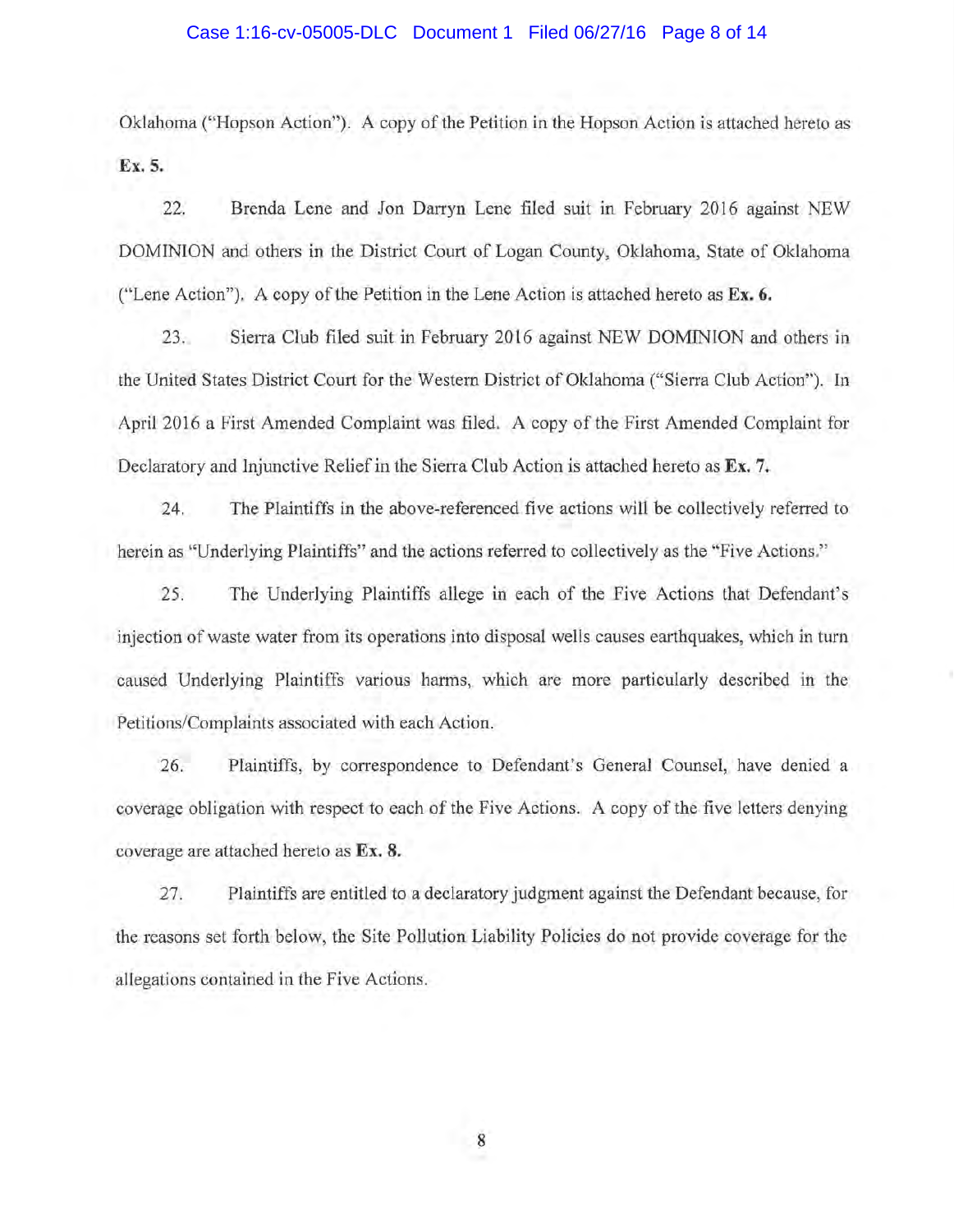#### **COUNT I**

28. Plaintiffs repeat and re-allege each and every allegation contained in the paragraphs of the complaint numbered "l" through "27" as if fully set forth at length herein.

29. To invoke the insuring agreement in the Site Pollution Liability Policies, the claimed damages, if any, must "result from" a "pollution condition," as that term is defined in the policies.

30. The definition of a "pollution condition" requires a discharge, dispersal, seepage, migration, release or escape of a "pollutant".

31. None of the allegations set forth in the Complaints and/or Petitions in the Five Actions assert that any of the alleged damages resulted from a "pollution condition".

32. The allegations set forth in the Complaints and/or Petitions in the Five Actions do not invoke the insuring agreement of the Site Pollution Liability Policies.

33. Accordingly, there is no coverage for the Five Actions under the policies.

34. A justiciable controversy exists between Plaintiffs and Defendant concerning the rights of each as to the other under the terms and conditions of the Site Pollution Liability Policies.

35. Plaintiffs have no adequate remedy at law.

36. By reason of the foregoing, Plaintiffs are entitled to judgment declaring that no coverage exists for the Five Actions under the Site Pollution Liability Policies.

37. By reason of the foregoing, Plaintiffs are entitled to a judgment declaring that it has no obligation to defend or indemnify Defendant in the Five Actions.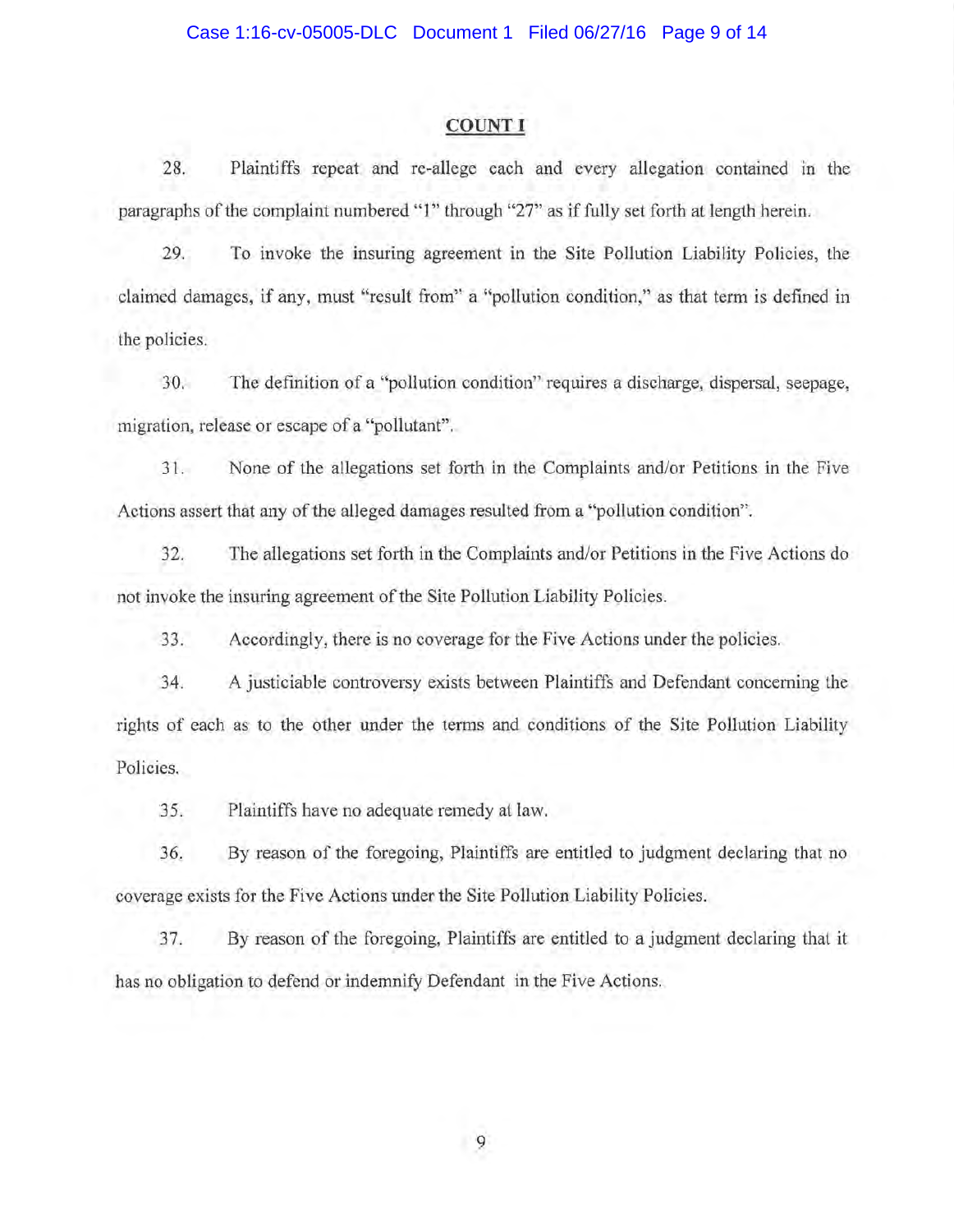## Case 1:16-cv-05005-DLC Document 1 Filed 06/27/16 Page 10 of 14

#### **COUNT II**

38. Plaintiffs repeat and re-allege each and every allegation contained in the paragraphs of the complaint numbered "1" through "37" as if fully set forth at length herein.

39. The Five Actions were first reported to Plaintiffs in January and February 2016.

40. The Policy Period for the 2014-2015 Policy only extended through to July 1,

2015.

41. Accordingly, there is no coverage for the Five Actions under the 2014-2015 Policy.

42. A justiciable controversy exists between Plaintiffs and Defendant concerning the rights of each as to the other under the terms and conditions of the Site Pollution Liability Policies.

43. Plaintiffs have no adequate remedy at law.

44. By reason of the foregoing, Plaintiffs are entitled to a judgment declaring that no coverage exists for the Five Actions under the 2014-2015 Policy.

#### **COUNT III**

45. Plaintiffs repeat and re-allege each and every allegation contained in the paragraphs of the complaint numbered "1" through "44" as if fully set forth at length herein.

46. The above-referenced Site Pollution Liability Policies afford coverage for "damages ... for bodily injury or property damage".

47. To the extent that the reliefrequested in any of the Five Actions seek injunctive or declaratory relief, there is no coverage under the Site Pollution Liability Policies.

48. The Plaintiffs have no obligation to defend or indemnify Defendant for any claims set forth in any of the Five Actions that seek injunctive or declaratory relief.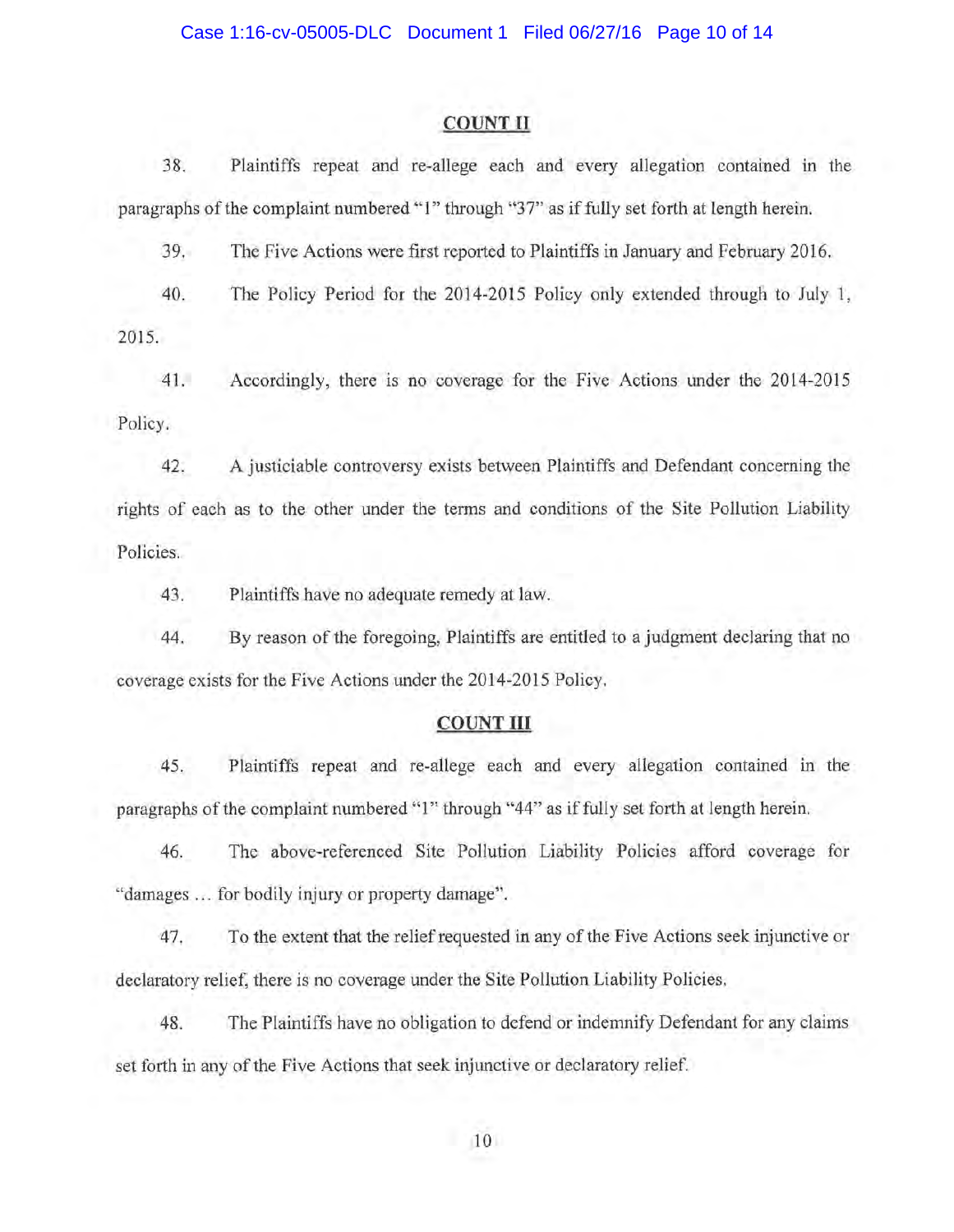#### Case 1:16-cv-05005-DLC Document 1 Filed 06/27/16 Page 11 of 14

49. A justiciable controversy exists between Plaintiffs and Defendant concerning the rights of each as to the other under the terms and conditions of the Site Pollution Liability Policies.

50. Plaintiffs have no adequate remedy at law.

51. By reason of the foregoing, Plaintiffs are entitled to a judgment declaring that and that Plaintiffs have no obligation to defend or indemnify Defendant in any of the Five Actions that seek injunctive or declaratory relief.

#### **COUNT IV**

52. Plaintiffs repeat and re-allege each and every allegation contained in the paragraphs of the complaint numbered "1" through "51" as if fully set forth at length herein.

53. The above-referenced Site Pollution Liability Policies excludes coverage for punitive damages, exemplary damages, multiplied damages, fines or penalties.

54. To the extent that the relief requested in any of the Five Actions seek punitive damages, exemplary damages, multiplied damages, fines or penalties there is no coverage under the Site Pollution Liability Policies.

55. Plaintiffs have no obligation to defend or indemnify Defendant for any claims set forth in any of the Five Actions that seek punitive damages, exemplary damages, multiplied damages, fines or penalties.

56. That a justiciable controversy exists between Plaintiffs and Defendant concerning the rights of each as to the other under the terms and conditions of the Site Pollution Liability Policies.

57. Plaintiffs have no adequate remedy at law.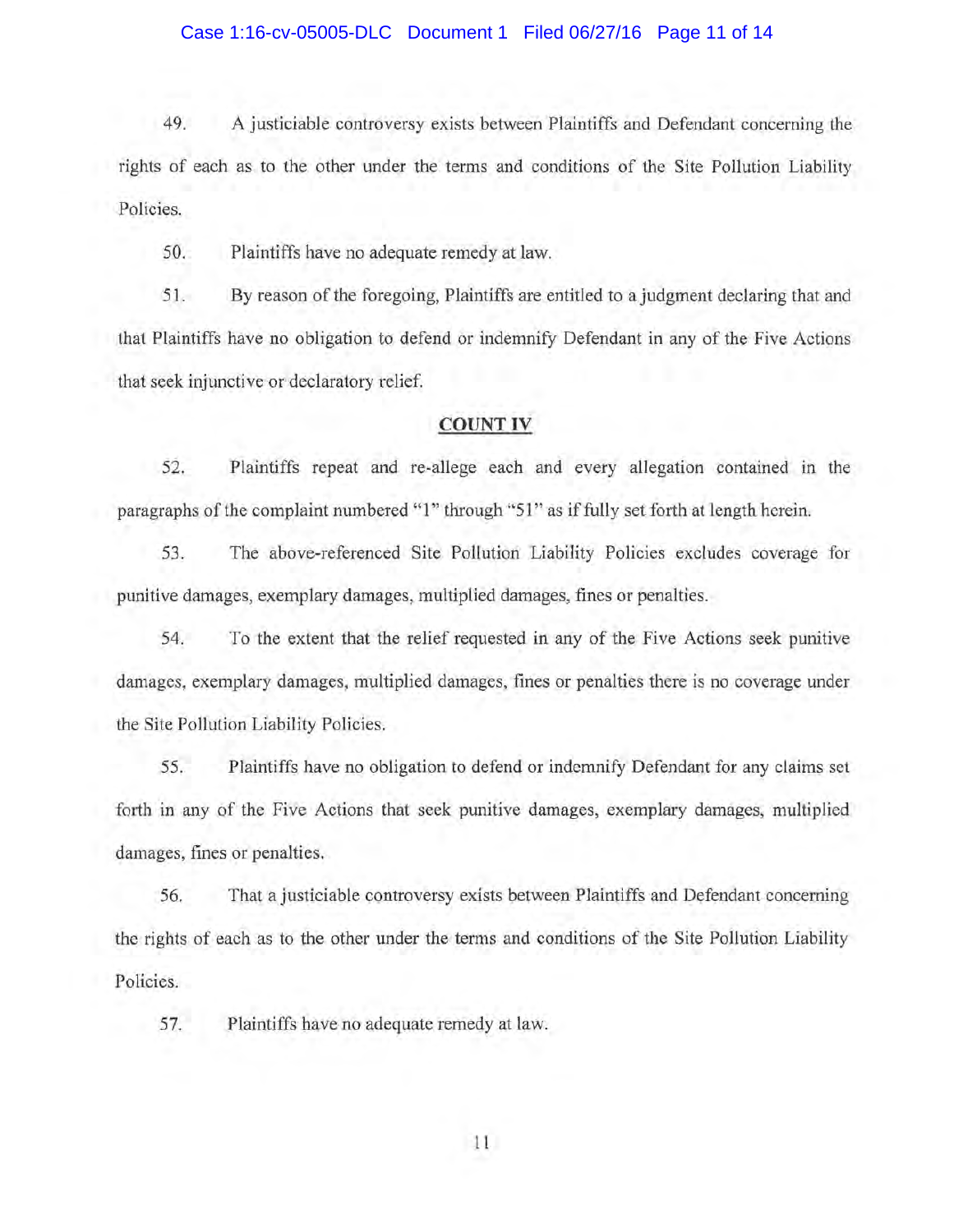#### Case 1:16-cv-05005-DLC Document 1 Filed 06/27/16 Page 12 of 14

58. That by reason of the foregoing, Plaintiffs are entitled to a judgment declaring that and that Plaintiffs have no obligation to defend or indemnify Defendant in any of the Five Actions that seek punitive damages, exemplary damages, multiplied damages, fines or penalties.

### **COUNTY**

59. Plaintiffs repeat and re-allege each and every allegation contained in the paragraphs of the complaint numbered "1" through "58" as if fully set forth at length herein.

60. The Site Pollution Liability Policies requires that the "pollution conditions commence after the Retroactive Date shown in the Declarations, if any, and before the end of the policy period".

61. To the extent the Five Actions allege pollution conditions, and to the extent that such conditions commenced prior to the Retroactive Date, there is no coverage under the Site Pollution Liability Policies.

62. Accordingly, Plaintiffs have no obligation to defend or indemnify Defendant for any claims set forth in any of the Five Actions.

63. That a justiciable controversy exists between Plaintiffs and Defendant concerning the rights of each as to the other under the terms and conditions of the Site Pollution Liability Policies.

64. Plaintiffs have no adequate remedy at law.

65. That by reason of the foregoing, Plaintiffs are entitled to a judgment declaring that and that Plaintiffs have no obligation to defend or indemnify Defendant in any of the Five Actions.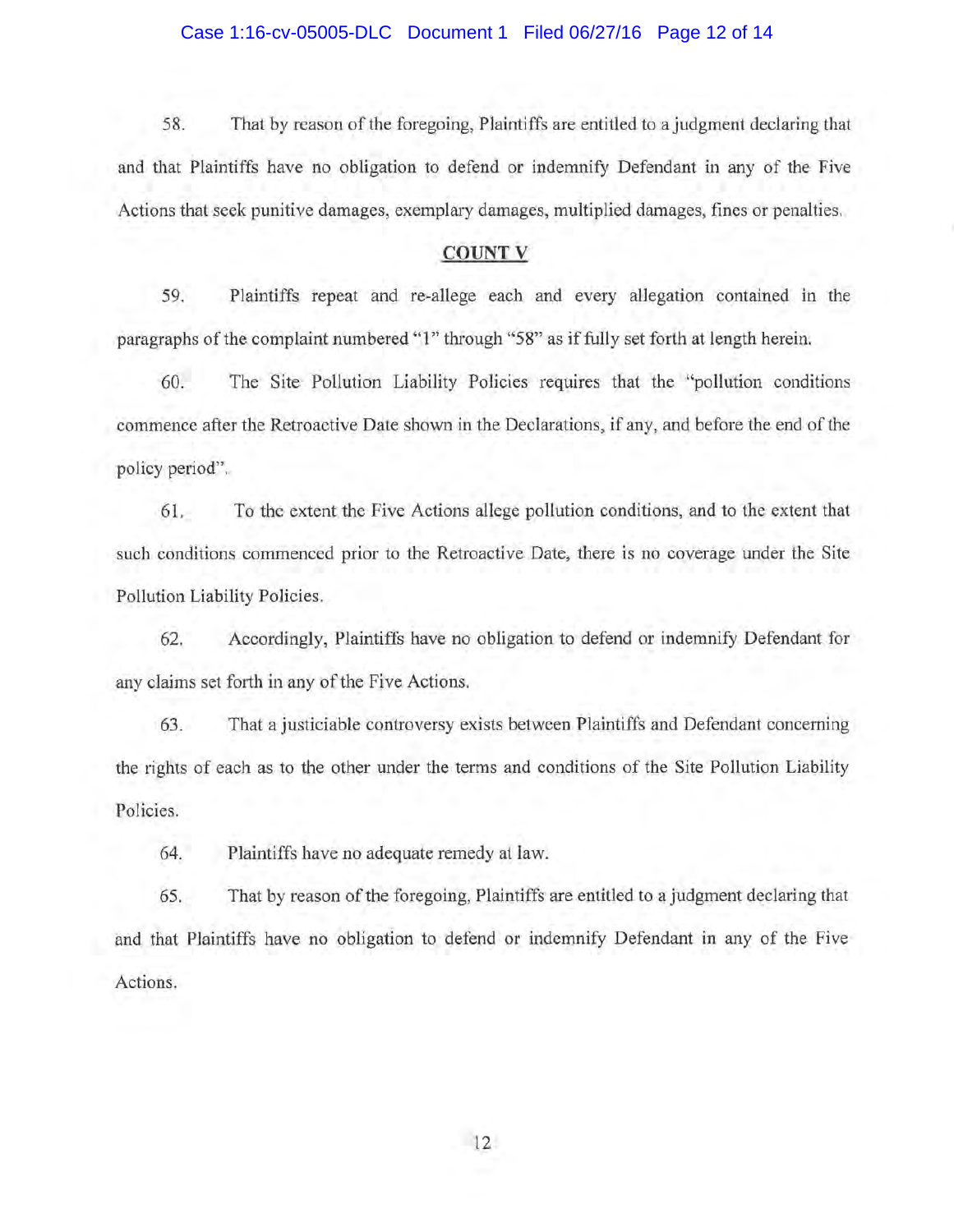#### **COUNT VI**

66. Plaintiffs repeat and re-allege each and every allegation contained in the paragraphs of the complaint numbered "I" through "65" as if fully set forth at length herein.

67. The Insuring Agreement of the Site Pollution Liability Policies provides that it will "pay as damages from claims of bodily injury or property damage that result in pollution conditions at, on, under or migrating from the Insureds site(s) to which this insurance applies".

68. The term "site(s)" is defined in the Site Pollution Liability Policies as the "specific location(s) designated on the Declarations Page or by endorsement onto the policy".

69. To the extent that any pollution condition was not at, on or did not migrate from a site set forth in the Declarations Page of the Site Pollution Liability Policies, there is no coverage for the the claims set forth in the Five Actions.

70. Accordingly, Plaintiffs have no obligation to defend or indemnify Defendant for any claims set forth in any of the Five Actions.

71. That a justiciable controversy exists between Plaintiffs and Defendant concerning the rights of each as to the other under the terms and conditions of the Site Pollution Liability Policies.

72. Plaintiffs have no adequate remedy at law.

73. That by reason of the foregoing, Plaintiffs are entitled to a judgment declaring that and that Plaintiffs have no obligation to defend or indemnify Defendant in any of the Five Actions.

#### **PRAYER FOR RELIEF**

WHEREFORE, Plaintiffs pray that a judgment be made and entered herein adjudging and declaring: